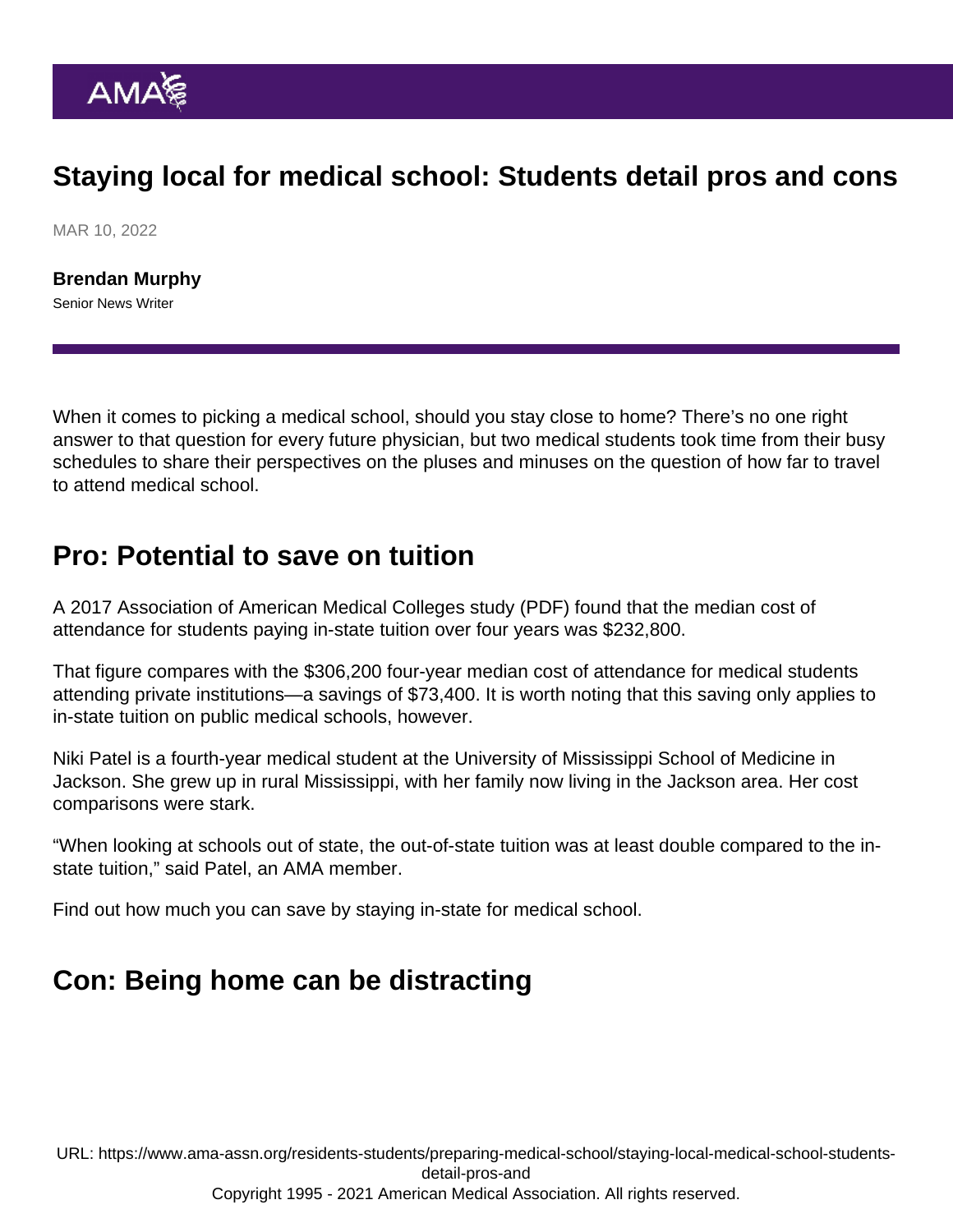Medical school is time-consuming and can often be an all-encompassing endeavor. For Victor Lopez-Carmen, a third-year medical student at Harvard Medical School, putting a bit of distance between him and the distractions of home made for increased focus.

"When I am home, I try to be fully present in my roles as a brother, son, uncle and a member of my tribes," said Lopez-Carmen, an enrolled member of the Crow-Creek Sioux Tribe. "At school, I get to be the best relative and community member by being fully present as a medical student learner. Separating medical school and home geographically allows me to be fully present in all of my roles and gives me the best chance to be in environments where I can give maximum focus to the different aspects of them."

# Pro: Closer to your support system

Being physically closer to your loved ones can provide a badly needed support system given the stressors of medical school.

One major reason "to pick a school near your hometown would be ... the strong support you receive from your family," Patel said. "Medical school is a big adjustment. It is very hard but rewarding. You want to surround yourself with people who care about you, as they will help you get through those tough four years."

# Pro: You never get homesick

Lopez-Carmen left Arizona for some cold Boston winters. He remembers that every December.

"It can be difficult to be far from family," he said. "When there is a significant weather change, that is also a challenge. If you love warm weather like me, a part of you wants to pack up and fly South as soon as it drops below 50."

# Push: Effect on practice location

According to the AAMC's 2021 Report on Residents, more than half (57.1%) of the people who completed residency training from 2011 to 2021 are practicing in the state where they did their residency training. How does medical school factor into that?

URL: [https://www.ama-assn.org/residents-students/preparing-medical-school/staying-local-medical-school-students](https://www.ama-assn.org/residents-students/preparing-medical-school/staying-local-medical-school-students-detail-pros-and)[detail-pros-and](https://www.ama-assn.org/residents-students/preparing-medical-school/staying-local-medical-school-students-detail-pros-and) Copyright 1995 - 2021 American Medical Association. All rights reserved.